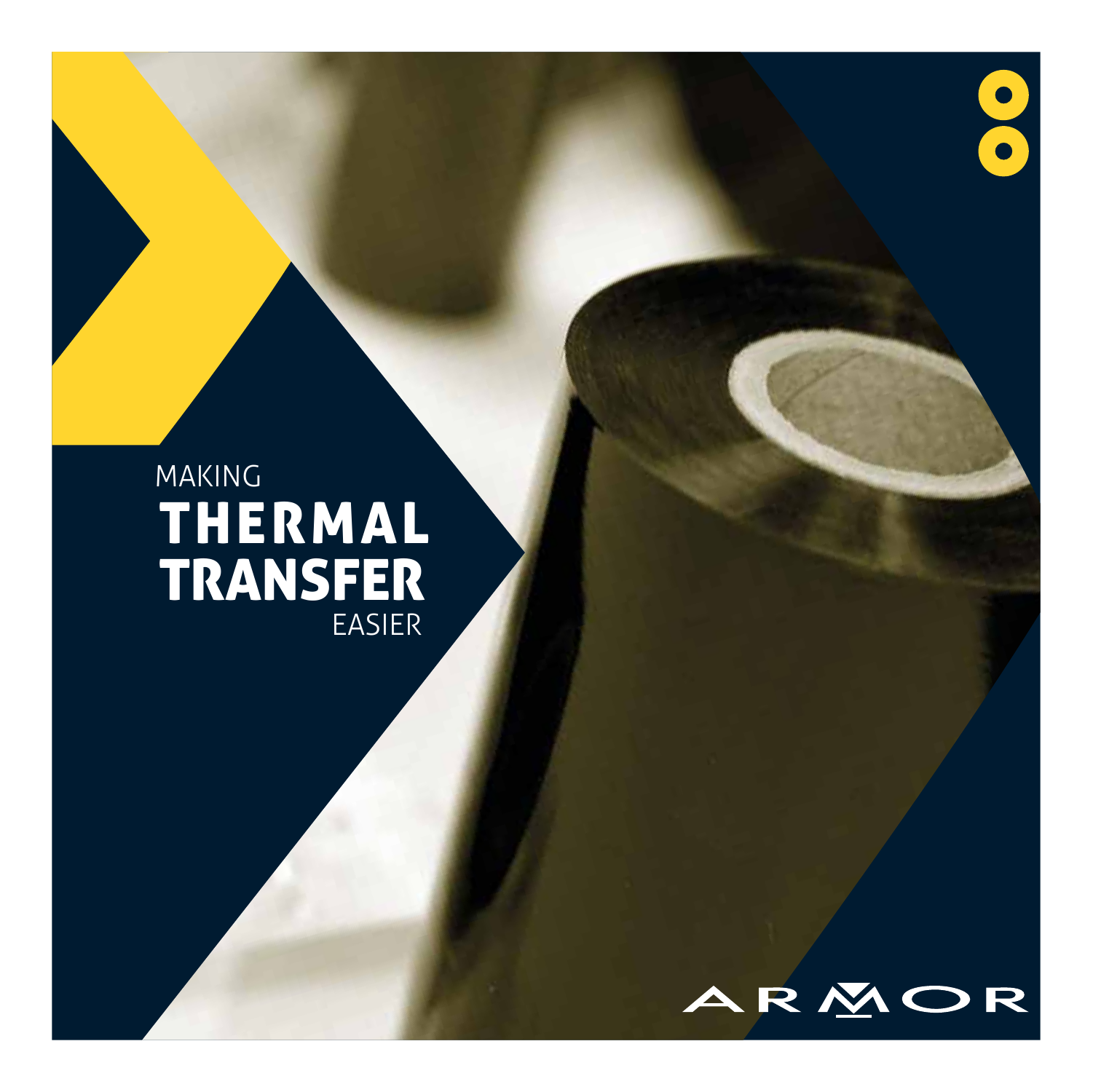**N°1**  Worldwide Leader

### **100 M€**

Investment plan from 2017 to 2022

### **13**

Slitting sites & Technical support centers



Designs, produces and **markets** inked films for the Thermal Transfer printing technology.

**1.7 B sqm** Coated in 2019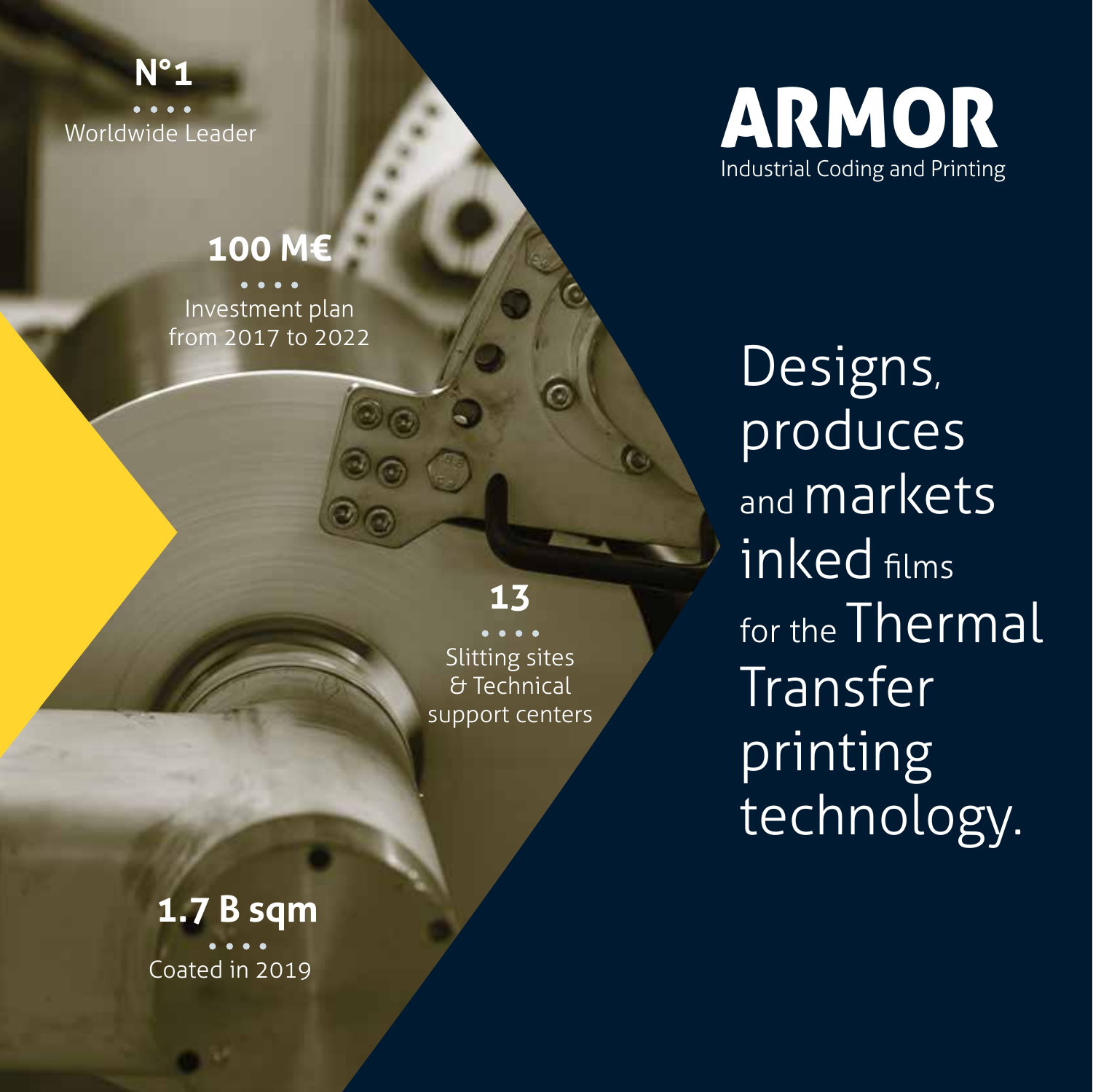## worldwide presence

**CO-INDUSTRIALISATION:** Semi-finished products are manufactured in France and then transformed locally. The local facilities are able to respond to customer needs while reducing the environmental impact of goods transport and creating local employment.

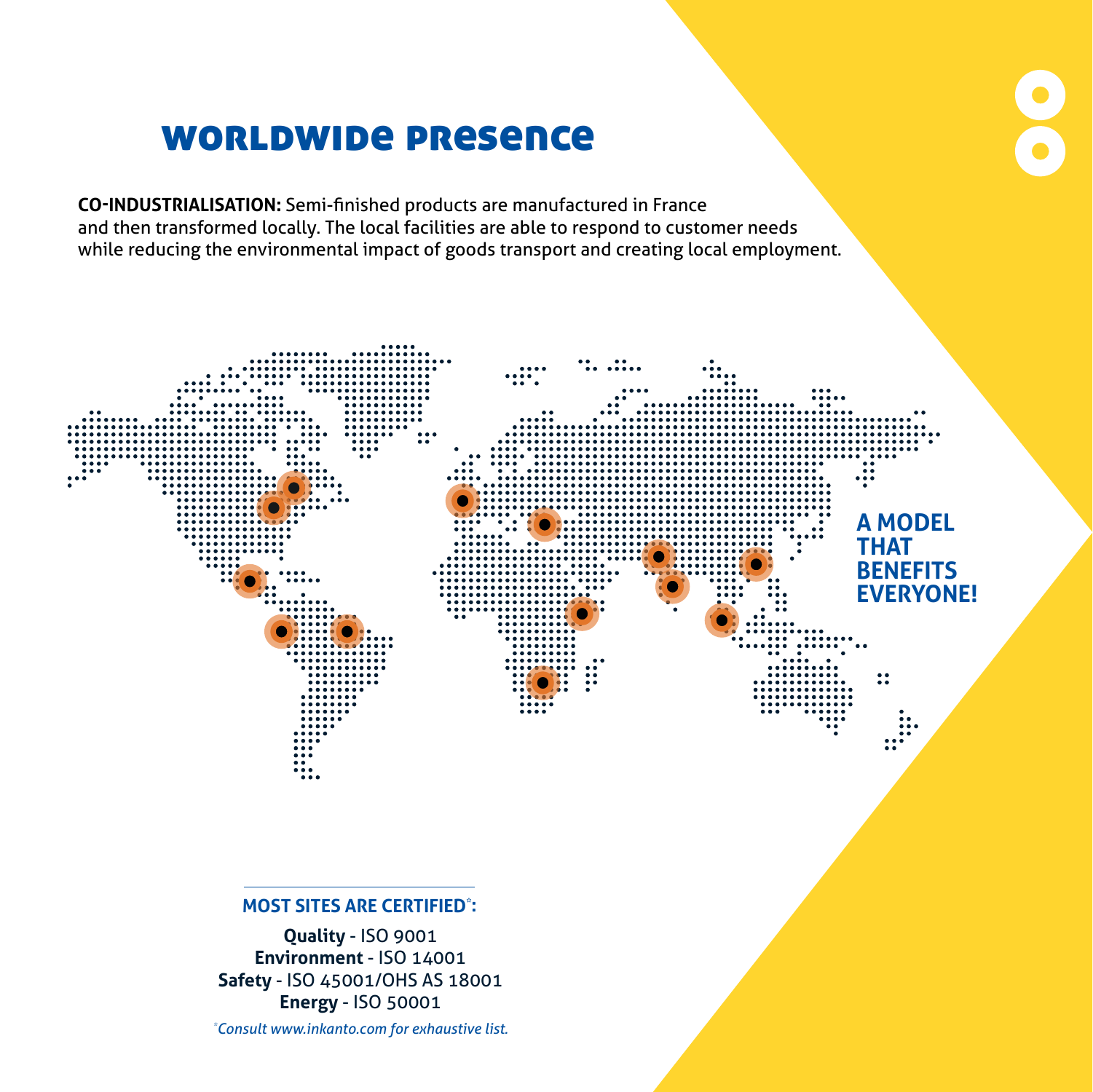

# THERMAL TRANSFER **TECHNOLOGY**

Thermal Transfer is the **world's most popular printing technology** for the marking of variable information on labels and flexible packaging: barcodes, logos, text, expiry dates and batch numbers. This data is key to **identify** a product, to ensure its **traceability** throughout its life cycle and to provide safety **information** for end users

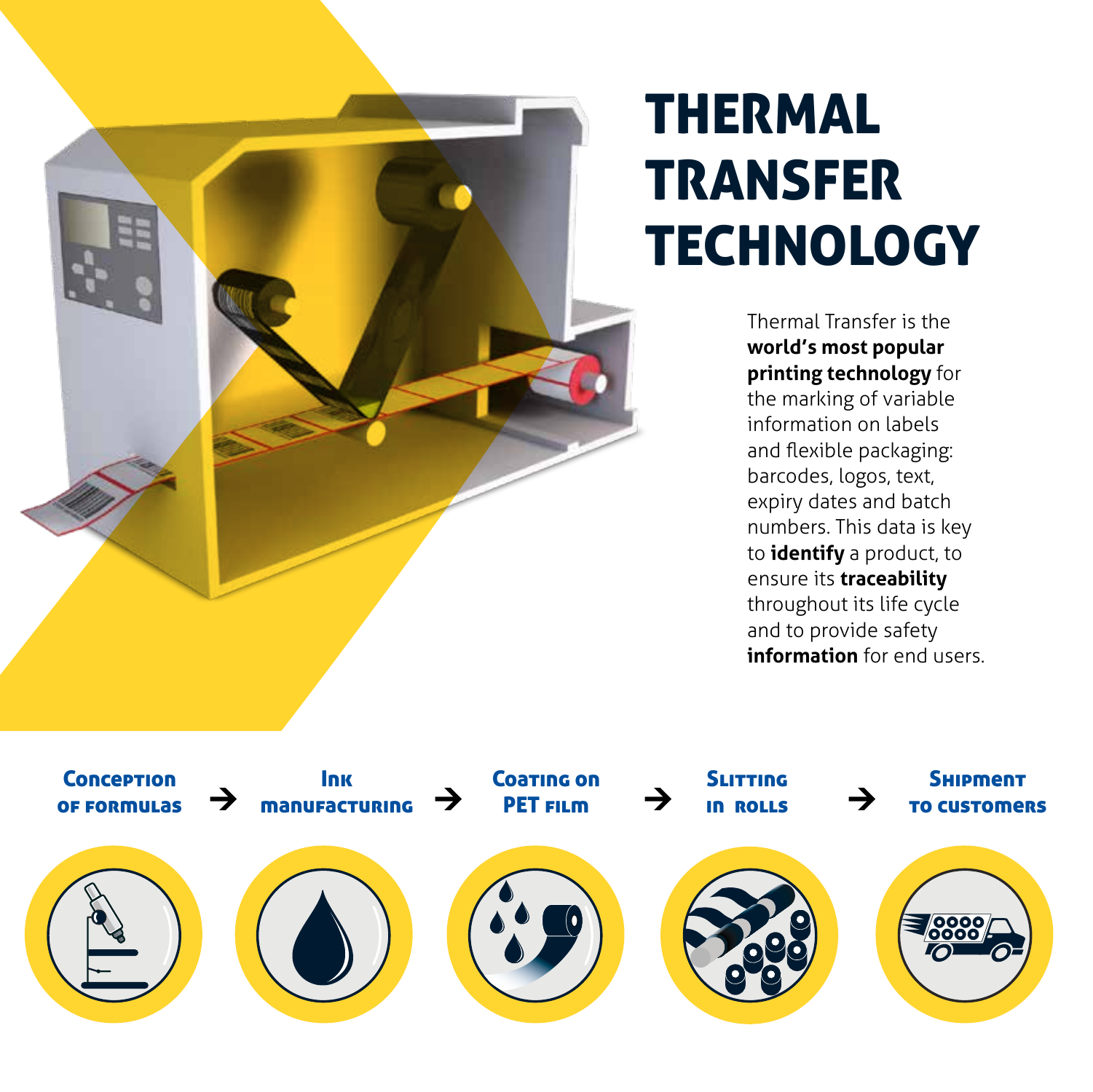

# …APPLICATIONS…









 $\bullet$ 

 $\bullet$ 

0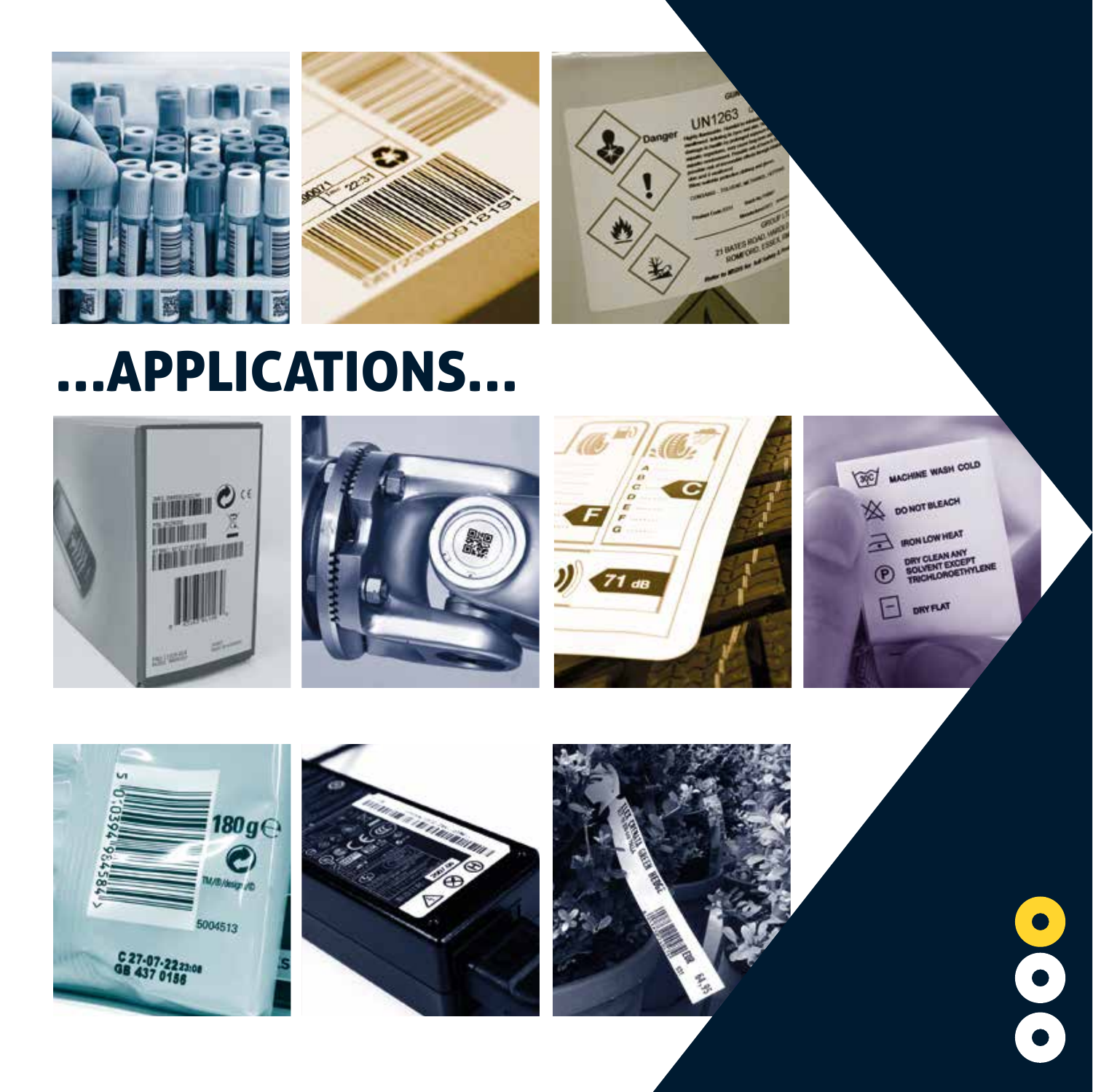# **EXPERTISE**

These are not just ribbons, these are complex products that hide a **unique know-how**. This expertise of the complete manufacturing process ensures a total control on the **quality** we bring to the final products.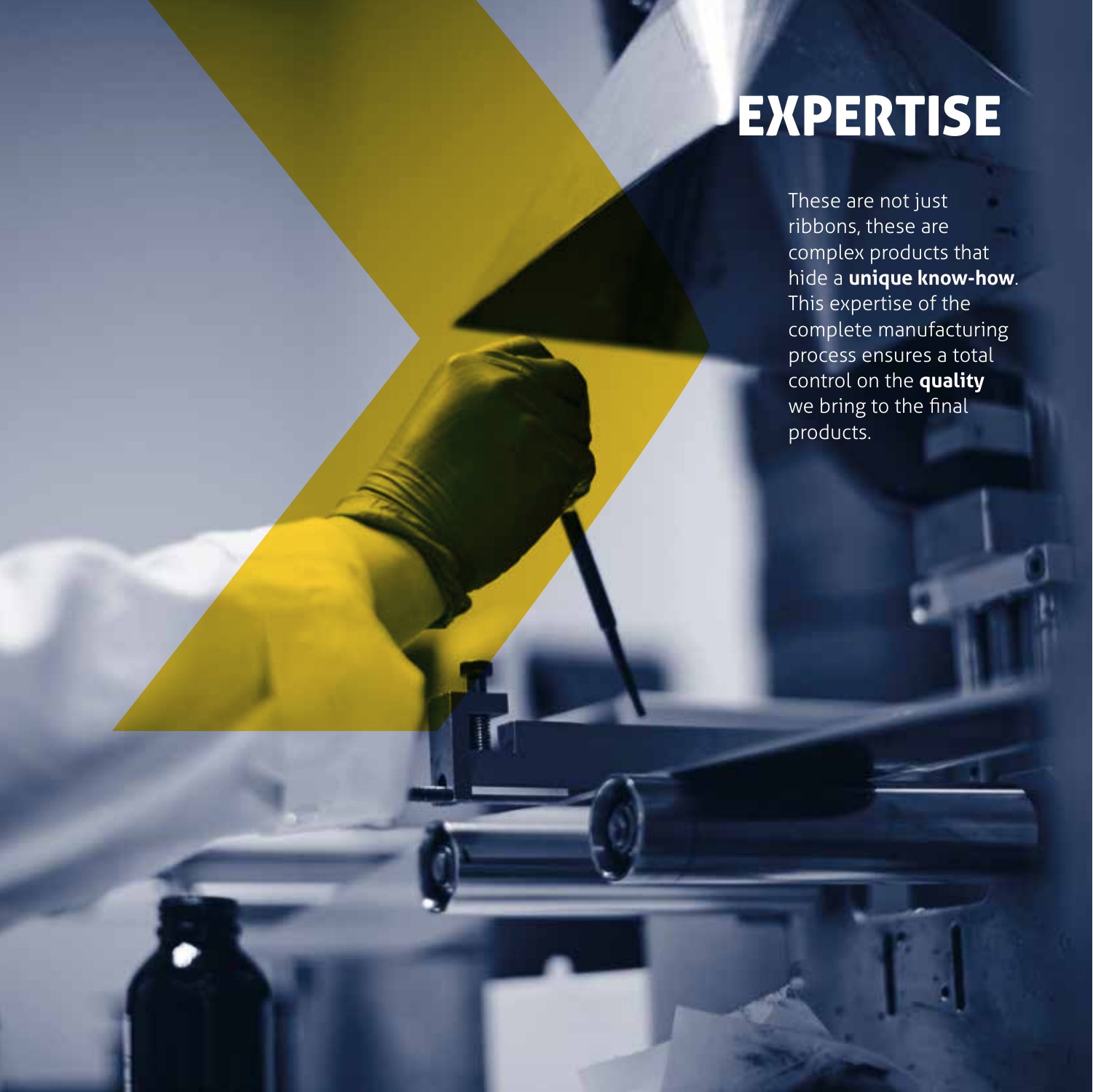### **O** OUALITY

- More than **40 quality controls** throughout the production process.
- By deciding to **invest in each development and manufacturing stage** associated with Thermal Transfer rolls, ARMOR is able to offer a guaranteed quality to its customers.
- Each ribbon is **tested on a very large number of thermal transfer printers**  of the market.

### **O** INNOVATION

- The group **invests in automation** with the latest generation of **machinery and robots.**
- **70% of the volumes are slit by ARMOR robots.**
- A fully integrated training program: **"ARMOR University"**.

### RESEARCH & DEVELOPMENT

- ARMOR **masters all stages** of ink design and Thermal Transfer ribbon manufacture, from their conception to their go to market.
- More than **40 people** dedicated to improving the complete design of the product range and **equipment** at the cuttingedge of technology.
- Over **3%** of turnover **invested in R&D** every year.

### **O ENVIRONMENT**

- Over **95%** of Thermal Transfer film waste that ARMOR generates is either **valued or recycled**.
- **Zero landfilling** of waste from the production of the group's worldwide sites.
- **SolFree®:** ARMOR has developed a unique production process to make Thermal Transfer ribbons with no solvents used (even for the ribbon backcoat).

#### INDUSTRIALISATION $\bullet$

- Slitting capacity of more than **280 000 rolls per day.**
- Very High-speed coating machines.
- High precision coating: ultra-thin layers down to **0.1 micron**.
- **Video and weight control systems** on coating machines.
- **Industry 4.0:** machine learning, robotized cells, Automated Guided Vehicles, preventive maintenance, MES, etc.

### ARMOR PRODUCT RANGE

- Most **complete product range** of the market.
- Database of more than **30 000 product references.**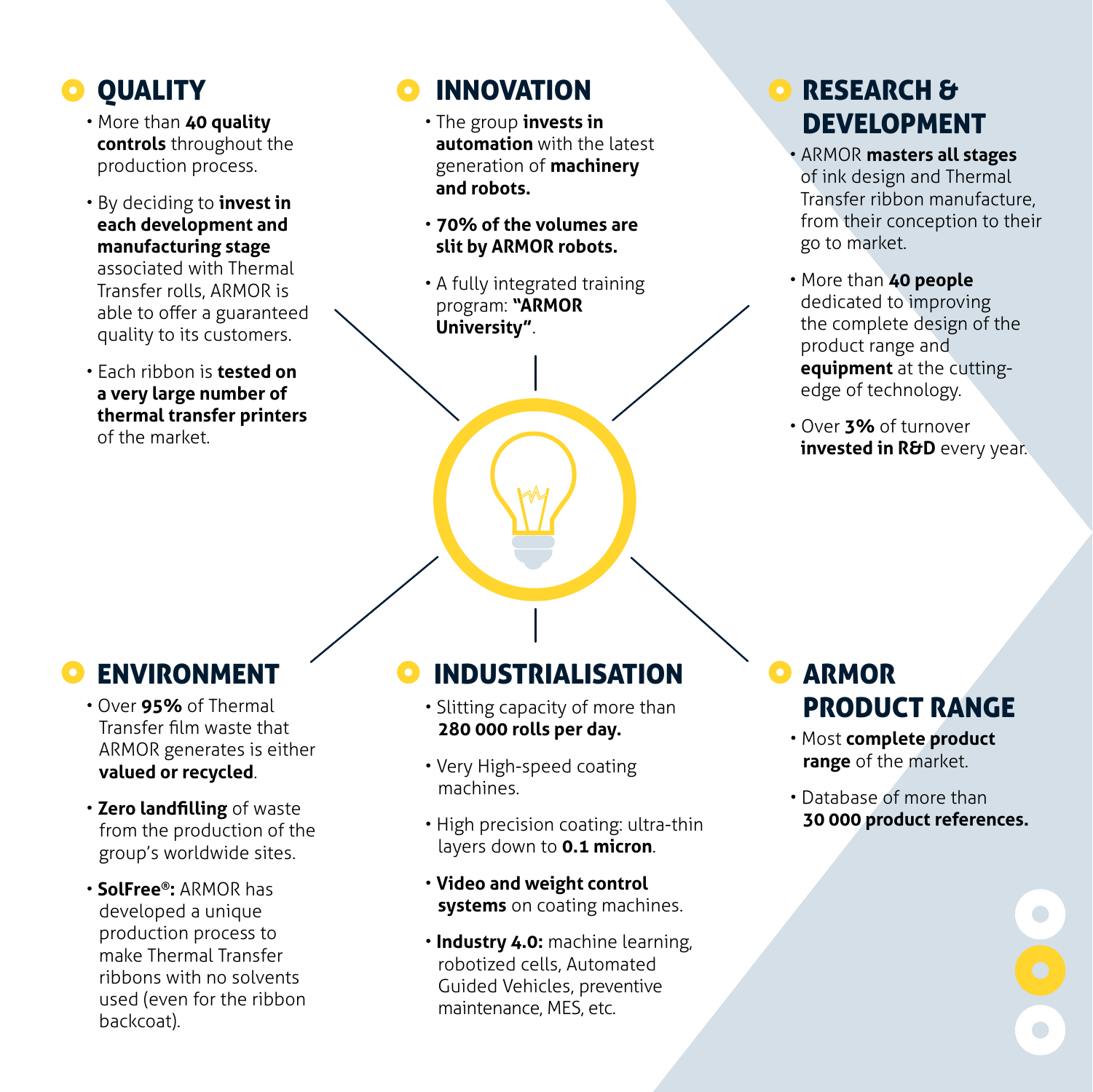# PRODUCTS

The ARMOR Thermal Transfer ribbon range offers solutions for printing all types of **variable information** (barcodes, batch, expiry, logos, etc.).

### **O INKANTO OFFER**

A **complete** ribbon range supported by:

- Lifetime guarantee
- Certificate of conformity
- Easy product identification
- Print head cleaning wipe
- Ribbon sample offer

### **Marketing tools on demand:**

- Data sheets
- Sample offering
- Packaging
- inkanto pack
- inkanto movies
- Trainings





### **O BRANDED** PRODUCT OFFER

- Develop customer loyalty with a branded ribbon offering.
- Easy to integrate into an existing products and services portfolio.
- Branded ribbon marketing materials available.

THIS RANGE IS THE MOST EXTENSIVE OF THE MARKET BECAUSE IT MEETS **99%** OF LABEL AND FLEXIBLE PACKAGING PRINTING NEEDS.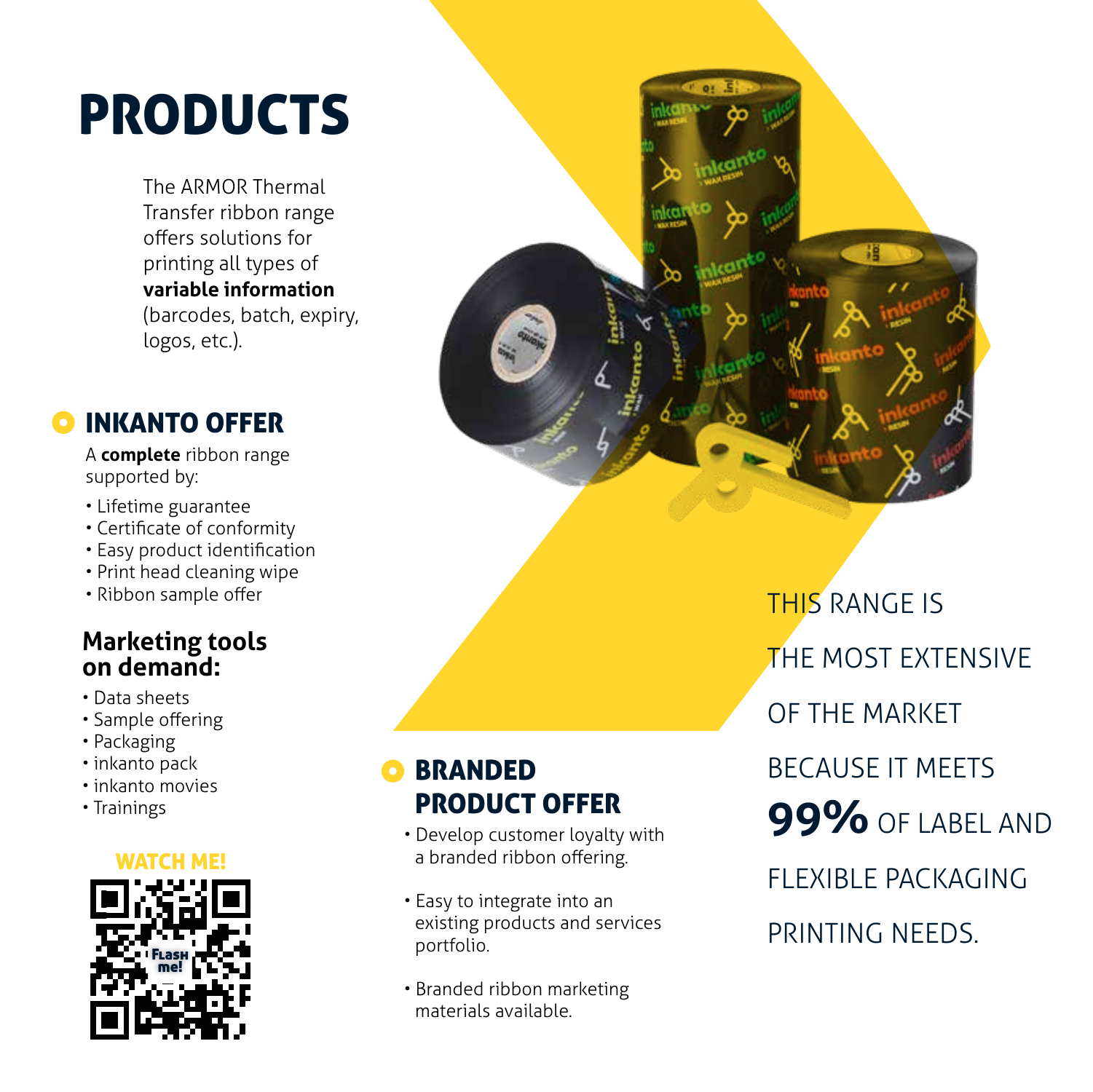# **SERVICES**

Services' portfolio is designed to maximize the **experience of ARMOR partners** with the products.





 $\bullet$ 



- **2GO2**, the ARMOR Extranet: a powerful platform to run your daily Thermal Transfer business efficiently.
- Dedicated **local** sales teams and customer service.
- Solution Center: ARMOR technical expertise to **test and recommend the most suitable printer / label / ribbon combination in each location.**
- Supply chain solutions with ribbon stocks in **15 countries.**
- A high performance delivery service, **efficient** and **reliable.**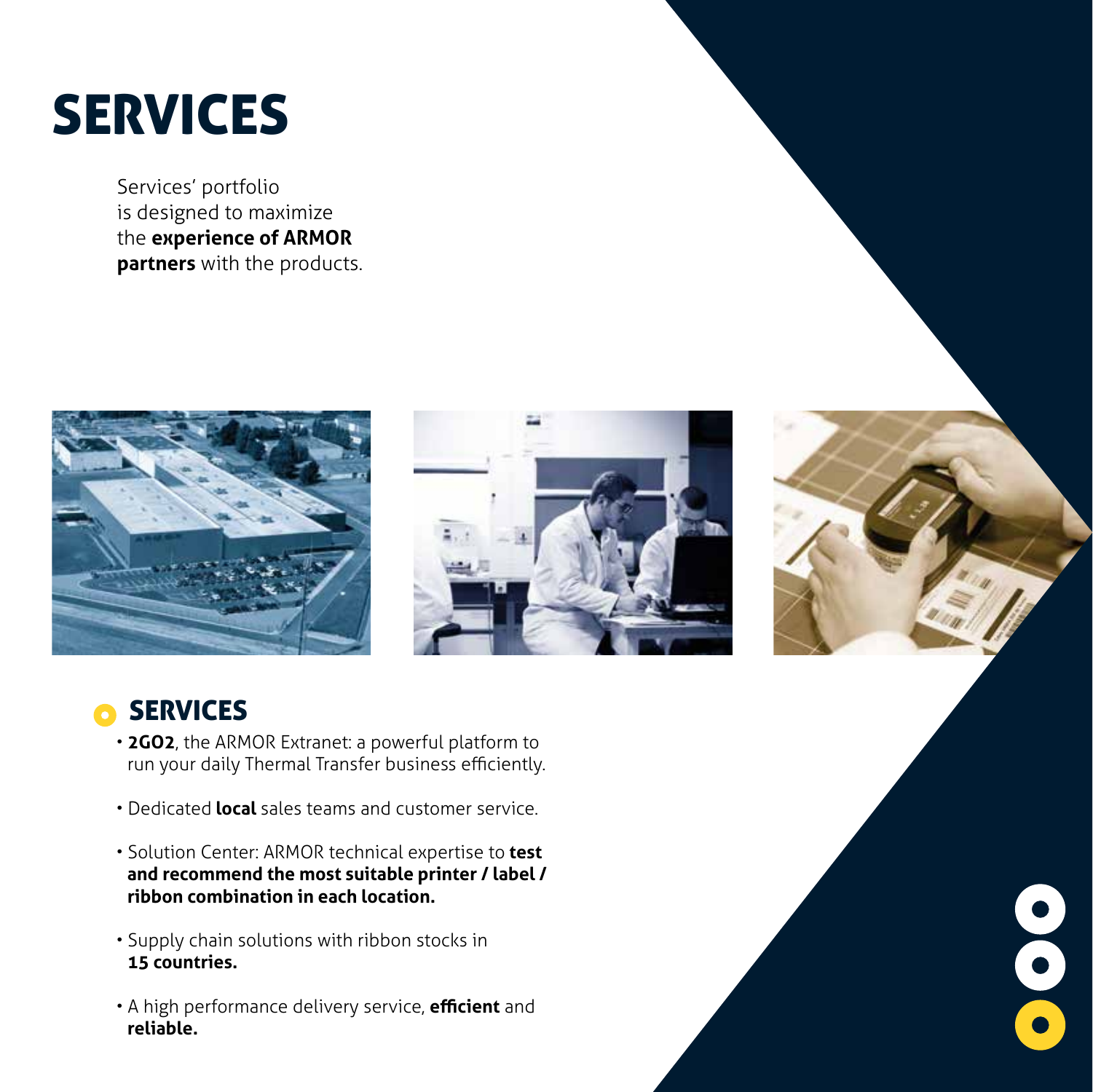# ARMOR PARTNERS

ARMOR distributes its Thermal Transfer ribbons through printing solutions professionals. The partnership relies on **trust and mutual growth** with a complete protection of your **distribution strategy.**

### PRINTING SOLUTION PROFESSIONALS

- Original Equipment Manufacturers
- Value Added Resellers
- Wholesalers
- Label converters

#### **KRISTI,**

Consumables Products Specialist - *USA*

*"Everyone I deal with is very friendly and goes above and beyond to help us out with last minute samples and rush shipments. The pricing is consistently low and the quality of product is consistently high. [...] All of these reasons have been a major factor in switching 99.9% of our ribbon business over to Armor."*

**MARK,** General Manager *AUSTRALIA*

*"[...] They are a global manufacturer with high quality products and an excellent team that is responsive & customer focused. We respect and value their commitment to support us in supporting our local customers and are very happy to recommend them."*

**PINJIN,** General Manager *CHINA*

 "*ARMOR benefits from a very strong reputation among our customer base; they recognize the advantage of using ARMOR products and therefore are requesting these cost-effective ribbons. The relation in business is very much tailored to our needs, and it is a chance to count on such a trustworthy partner."*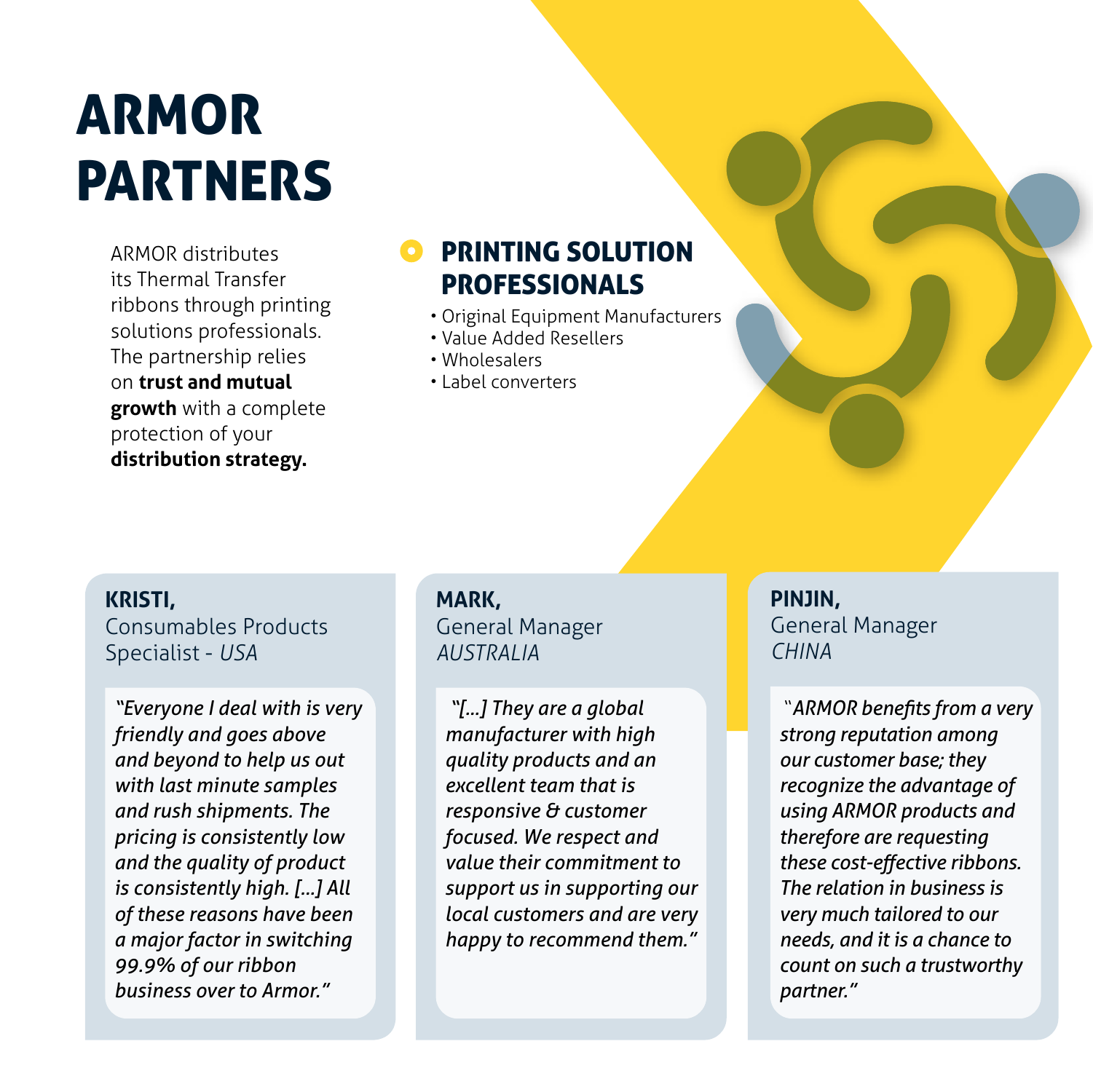



### **HUMANISM**

Management through trust, team spirit, respectful & constructive labour relations and the wellbeing of its employees.

#### **COMMITMENT**  $\bullet$

Creating a collective spirit of success enabling each individual to develop their own potential.

# An industrial company that places social innovation

at the heart of its

development model,

to provide effective responses

to society's challenges.

ARMOR has nearly 2000 employees in over 20 different countries.

### **INNOVATION**

Long-term vision and investment in responsible Research & Development, seeking out technologies capable of meeting the needs of future generations.

### **CUSTOMER FOCUS**

A culture based on understanding and serving customer needs.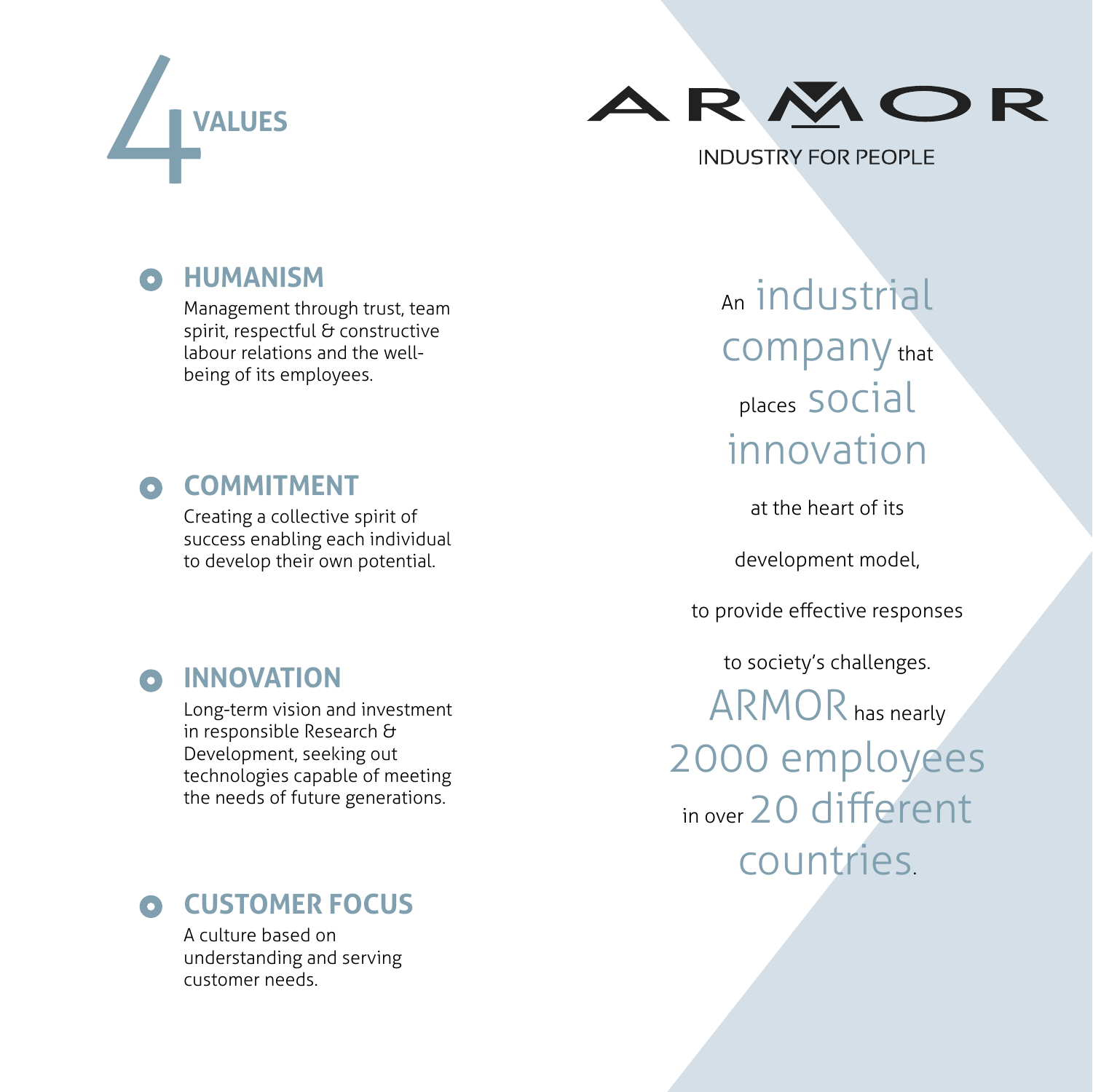



### **ARMOR FILMS FOR BATTERIES**

Carbon coated foils for Lithium-ion batteries.



**ARMOR INDUSTRIAL CODING AND PRINTING**

Thermal Transfer ribbons.



### **ARMOR OFFICE PRINTING**

Remanufactured cartridges for laser and inkjet printers.



**ARMOR INDUSTRIAL INKS**

High quality industrial inks.



### **ARMOR 3D**

High performance customized 3D filaments for industrial applications.



### **ARMOR BEAUTIFUL LIGHT**

3<sup>rd</sup> generation of ultra-thin organic photovoltaic films.



### **ARMOR COAT AND PRINT SERVICES**

Custom Product Development Contract Manufacturing.